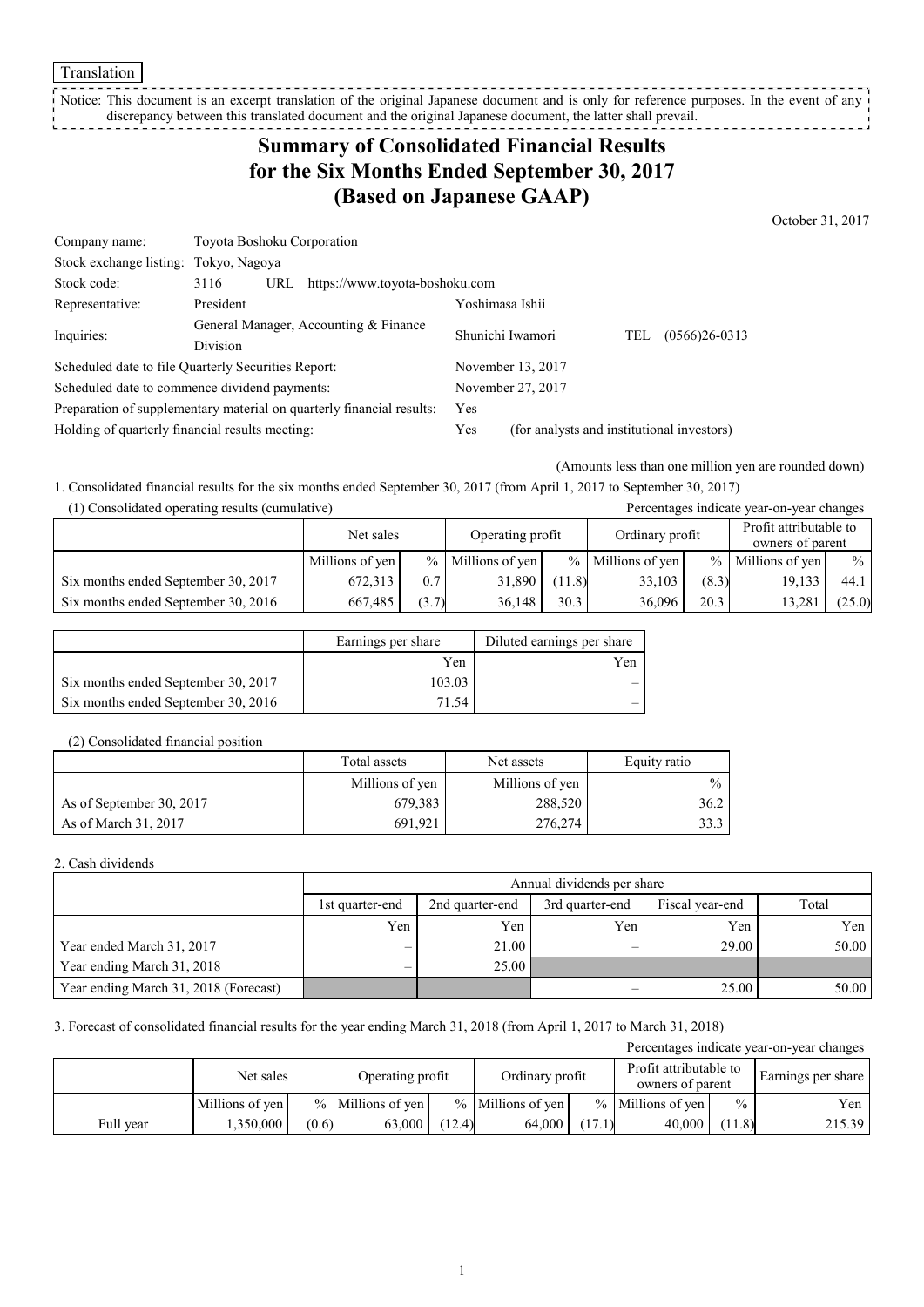| 4. Notes                                                                                                                  |                                                                                        |                                                        |                |                    |  |  |
|---------------------------------------------------------------------------------------------------------------------------|----------------------------------------------------------------------------------------|--------------------------------------------------------|----------------|--------------------|--|--|
| (1) Changes in significant subsidiaries during the six months ended September 30, 2017                                    |                                                                                        |                                                        | N <sub>0</sub> |                    |  |  |
|                                                                                                                           | (changes in specified subsidiaries resulting in the change in scope of consolidation): |                                                        |                |                    |  |  |
| (2) Application of special accounting methods for preparing quarterly consolidated financial statements:                  |                                                                                        |                                                        | Yes            |                    |  |  |
| (3) Changes in accounting policies, changes in accounting estimates, and restatement of prior period financial statements |                                                                                        |                                                        |                |                    |  |  |
| Changes in accounting policies due to revisions to accounting standards and other regulations:                            |                                                                                        | No.                                                    |                |                    |  |  |
| Changes in accounting policies due to other reasons:                                                                      |                                                                                        | N <sub>0</sub>                                         |                |                    |  |  |
| Changes in accounting estimates:                                                                                          |                                                                                        | No                                                     |                |                    |  |  |
| Restatement of prior period financial statements:                                                                         |                                                                                        |                                                        |                |                    |  |  |
| (4) Number of issued shares (common shares)                                                                               |                                                                                        |                                                        |                |                    |  |  |
| Total number of issued shares at the end of the period (including treasury shares)                                        |                                                                                        |                                                        |                |                    |  |  |
| As of September 30, 2017                                                                                                  |                                                                                        | 187,665,738 shares   As of March 31, 2017              |                | 187,665,738 shares |  |  |
| Number of treasury shares at the end of the period                                                                        |                                                                                        |                                                        |                |                    |  |  |
| As of September 30, 2017                                                                                                  |                                                                                        | 1,958,276 shares   As of March 31, 2017                |                | 1,958,154 shares   |  |  |
| Average number of shares during the period (cumulative from the beginning of the fiscal year)                             |                                                                                        |                                                        |                |                    |  |  |
| Six months ended September 30, 2017                                                                                       |                                                                                        | 185,707,559 shares Six months ended September 30, 2016 |                | 185,662,864 shares |  |  |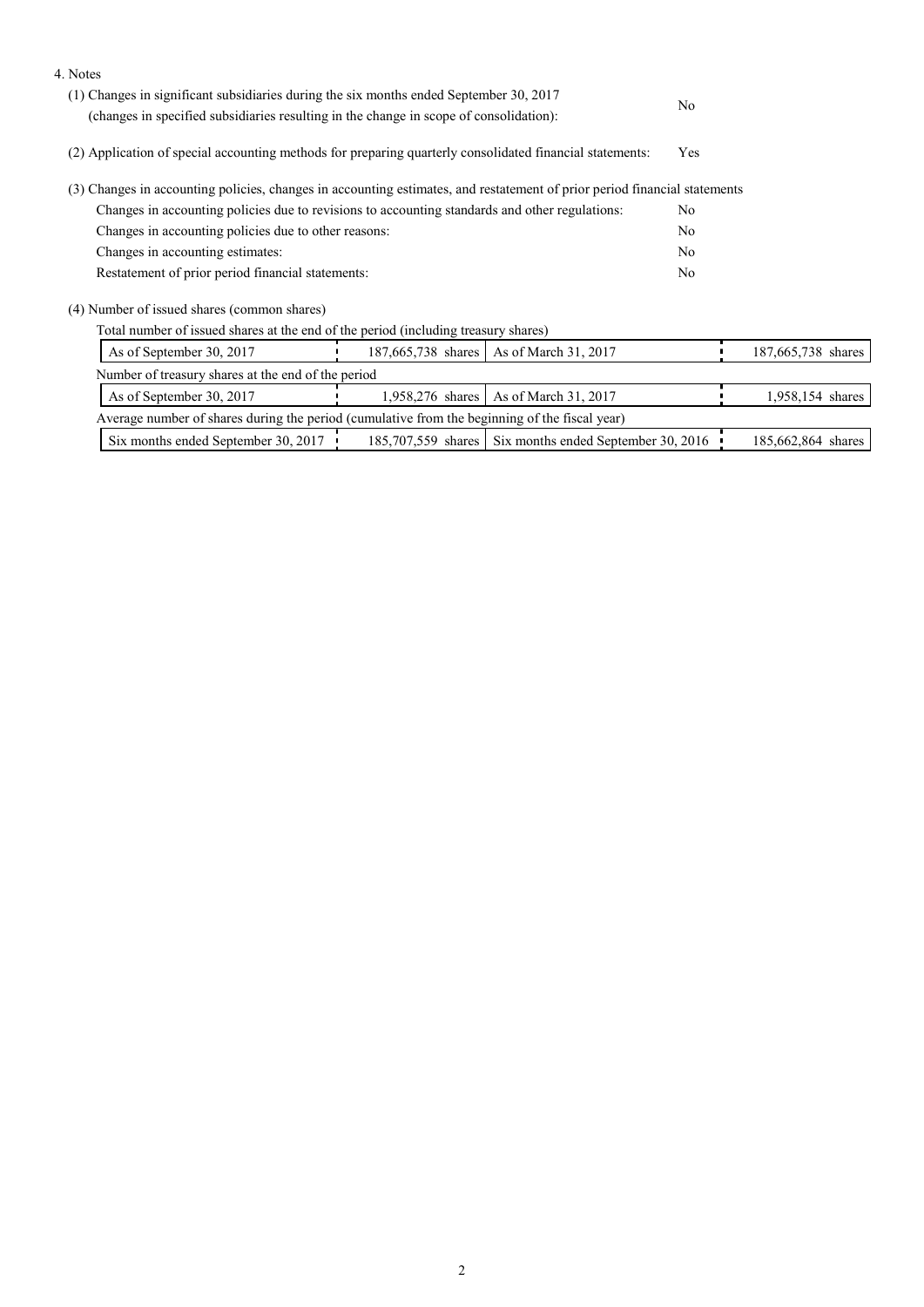## **Quarterly consolidated financial statements**

**Consolidated balance sheets** 

|                                        |                      | (Millions of yen)        |
|----------------------------------------|----------------------|--------------------------|
|                                        | As of March 31, 2017 | As of September 30, 2017 |
| Assets                                 |                      |                          |
| Current assets                         |                      |                          |
| Cash and deposits                      | 162,335              | 159,392                  |
| Notes and accounts receivable - trade  | 185,189              | 174,785                  |
| Merchandise and finished goods         | 7,520                | 7,847                    |
| Work in process                        | 7,866                | 7,722                    |
| Raw materials and supplies             | 28,460               | 29,426                   |
| Other                                  | 44,820               | 42,108                   |
| Allowance for doubtful accounts        | (158)                | (156)                    |
| Total current assets                   | 436,032              | 421,126                  |
| Non-current assets                     |                      |                          |
| Property, plant and equipment          |                      |                          |
| Buildings and structures, net          | 78,946               | 77,348                   |
| Machinery, equipment and vehicles, net | 72,684               | 65,465                   |
| Other, net                             | 46,671               | 53,215                   |
| Total property, plant and equipment    | 198,302              | 196,029                  |
| Intangible assets                      |                      |                          |
| Goodwill                               | 4,882                | 4,134                    |
| Other                                  | 3,054                | 4,288                    |
| Total intangible assets                | 7,937                | 8,422                    |
| Investments and other assets           |                      |                          |
| Investment securities                  | 16,530               | 20,447                   |
| Other                                  | 33,277               | 33,516                   |
| Allowance for doubtful accounts        | (159)                | (158)                    |
| Total investments and other assets     | 49,648               | 53,805                   |
| Total non-current assets               | 255,888              | 258,257                  |
| Total assets                           | 691,921              | 679,383                  |
|                                        |                      |                          |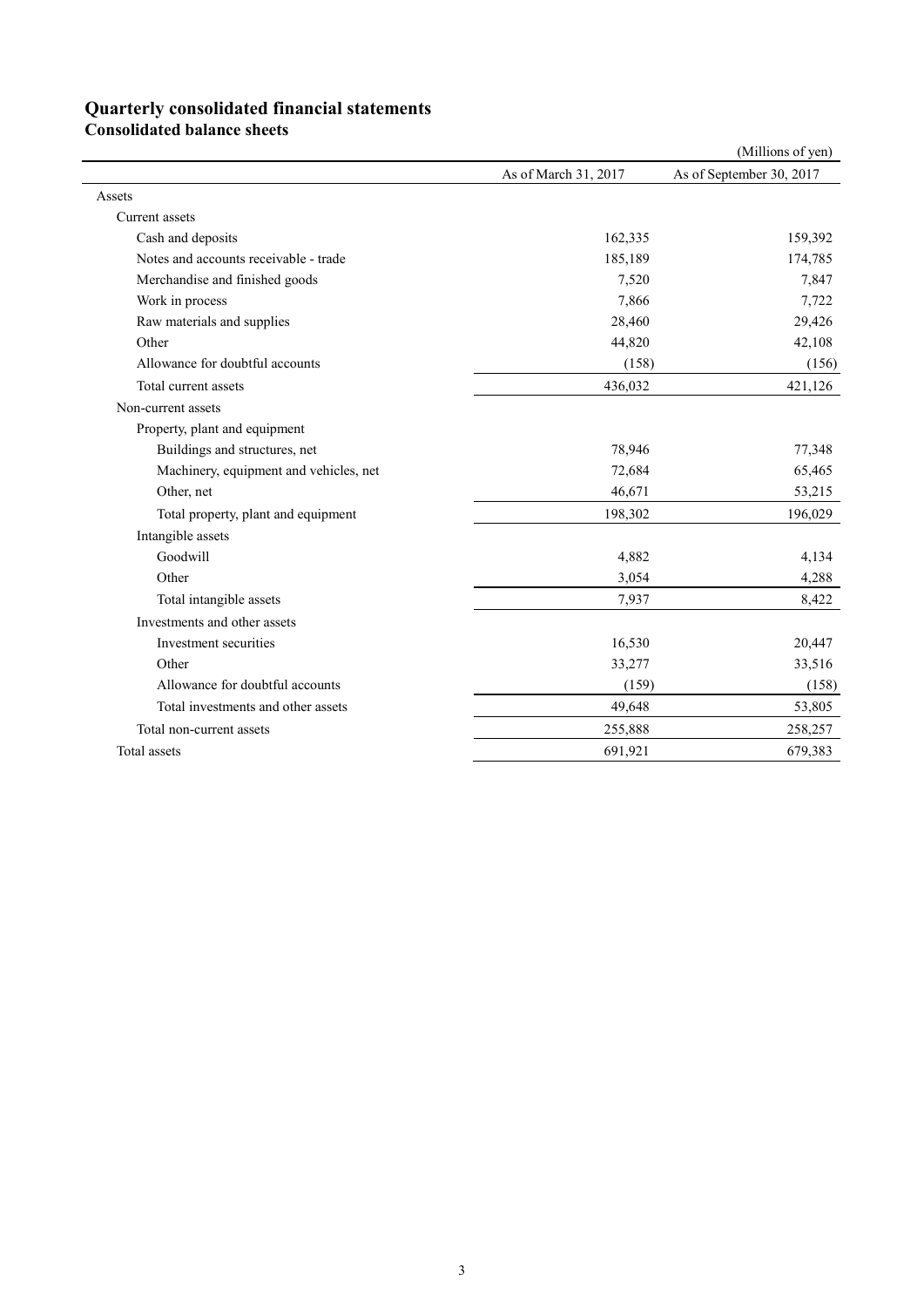|                                                       |                      | (Millions of yen)        |
|-------------------------------------------------------|----------------------|--------------------------|
|                                                       | As of March 31, 2017 | As of September 30, 2017 |
| Liabilities                                           |                      |                          |
| <b>Current</b> liabilities                            |                      |                          |
| Notes and accounts payable - trade                    | 175,585              | 160,840                  |
| Short-term loans payable                              | 21,981               | 14,358                   |
| Current portion of long-term loans payable            | 5,947                | 4,120                    |
| Income taxes payable                                  | 13,820               | 13,778                   |
| Provision for product warranties                      | 3,458                | 2,994                    |
| Provision for directors' bonuses                      | 417                  | 181                      |
| Other                                                 | 65,087               | 67,573                   |
| Total current liabilities                             | 286,298              | 263,848                  |
| Non-current liabilities                               |                      |                          |
| Bonds payable                                         | 20,000               | 20,000                   |
| Long-term loans payable                               | 46,031               | 46,088                   |
| Net defined benefit liability                         | 54,786               | 55,407                   |
| Provision for directors' retirement benefits          | 298                  | 262                      |
| Asset retirement obligations                          | 258                  | 259                      |
| Other                                                 | 7,973                | 4,996                    |
| Total non-current liabilities                         | 129,347              | 127,014                  |
| <b>Total liabilities</b>                              | 415,646              | 390,862                  |
| Net assets                                            |                      |                          |
| Shareholders' equity                                  |                      |                          |
| Capital stock                                         | 8,400                | 8,400                    |
| Capital surplus                                       | 8,778                | 8,406                    |
| Retained earnings                                     | 238,150              | 251,964                  |
| Treasury shares                                       | (3,874)              | (3,874)                  |
| Total shareholders' equity                            | 251,455              | 264,896                  |
| Accumulated other comprehensive income                |                      |                          |
| Valuation difference on available-for-sale securities | 1,803                | 2,151                    |
| Foreign currency translation adjustment               | (10, 458)            | (9, 554)                 |
| Remeasurements of defined benefit plans               | (12,380)             | (11, 845)                |
| Total accumulated other comprehensive income          | (21, 034)            | (19, 248)                |
| Non-controlling interests                             | 45,853               | 42,873                   |
| Total net assets                                      | 276,274              | 288,520                  |
| Total liabilities and net assets                      | 691,921              | 679,383                  |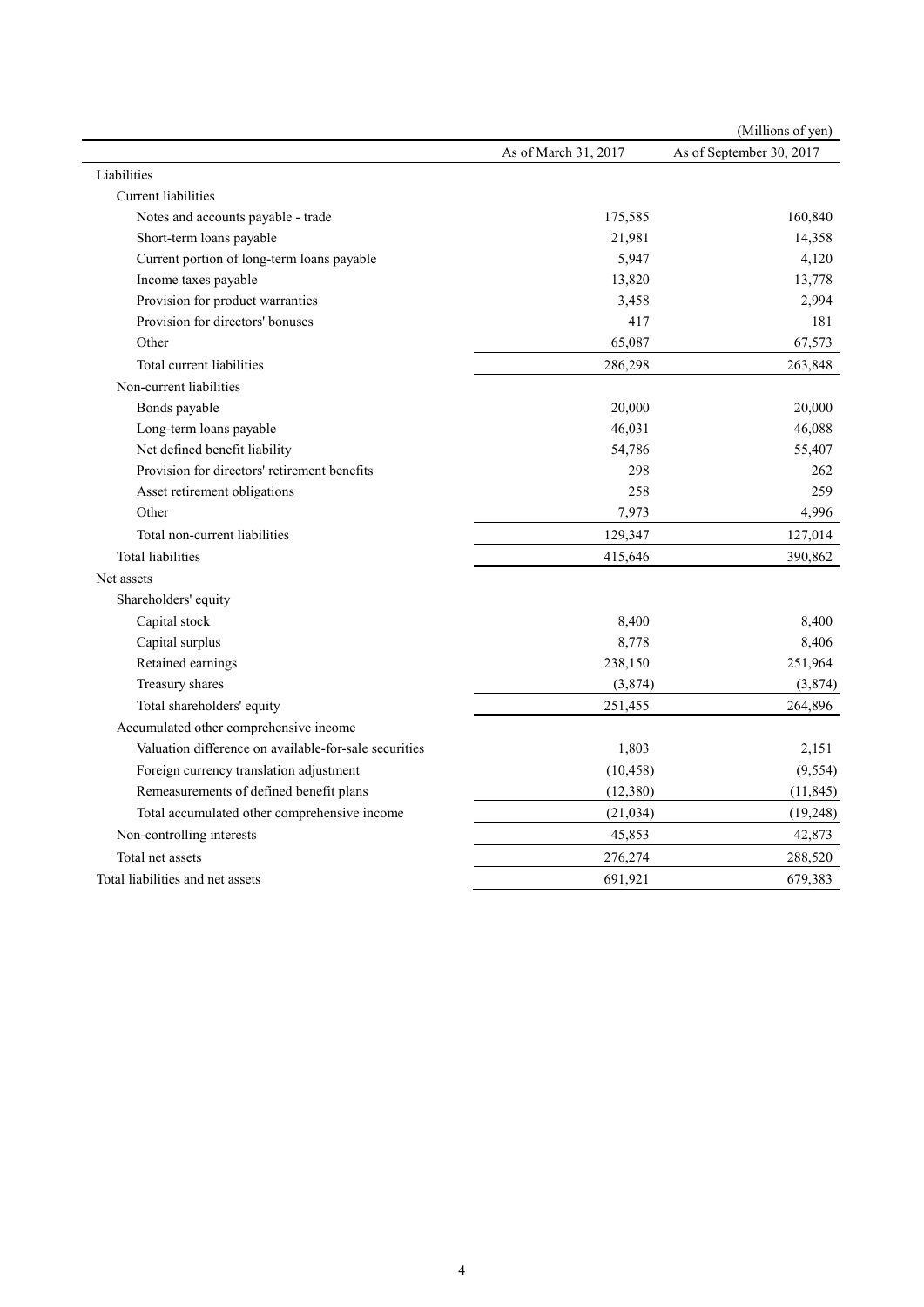### **Consolidated statements of income (cumulative) and consolidated statements of comprehensive income (cumulative)**

**Consolidated statements of income (cumulative)**

|                                                               |                    | (Millions of yen)  |
|---------------------------------------------------------------|--------------------|--------------------|
|                                                               | Six months ended   | Six months ended   |
|                                                               | September 30, 2016 | September 30, 2017 |
| Net sales                                                     | 667,485            | 672,313            |
| Cost of sales                                                 | 590,274            | 600,275            |
| Gross profit                                                  | 77,210             | 72,037             |
| Selling, general and administrative expenses                  |                    |                    |
| Salaries and bonuses                                          | 16,085             | 15,540             |
| Other                                                         | 24,977             | 24,606             |
| Total selling, general and administrative expenses            | 41,062             | 40,147             |
| Operating profit                                              | 36,148             | 31,890             |
| Non-operating income                                          |                    |                    |
| Interest income                                               | 527                | 775                |
| Foreign exchange gains                                        | 182                | 1,555              |
| Share of profit of entities accounted for using equity method | 38                 | 279                |
| Miscellaneous income                                          | 1,177              |                    |
| Other                                                         | 2,475              | 2,258              |
| Total non-operating income                                    | 4,402              | 4,870              |
| Non-operating expenses                                        |                    |                    |
| Interest expenses                                             | 1,117              | 648                |
| Loss on valuation of derivatives                              | 985                | 554                |
| Other                                                         | 2,350              | 2,453              |
| Total non-operating expenses                                  | 4,454              | 3,656              |
| Ordinary profit                                               | 36,096             | 33,103             |
| Profit before income taxes                                    | 36,096             | 33,103             |
| Income taxes                                                  | 18,536             | 9,871              |
| Profit                                                        | 17,559             | 23,231             |
| Profit attributable to non-controlling interests              | 4,277              | 4,098              |
| Profit attributable to owners of parent                       | 13,281             | 19,133             |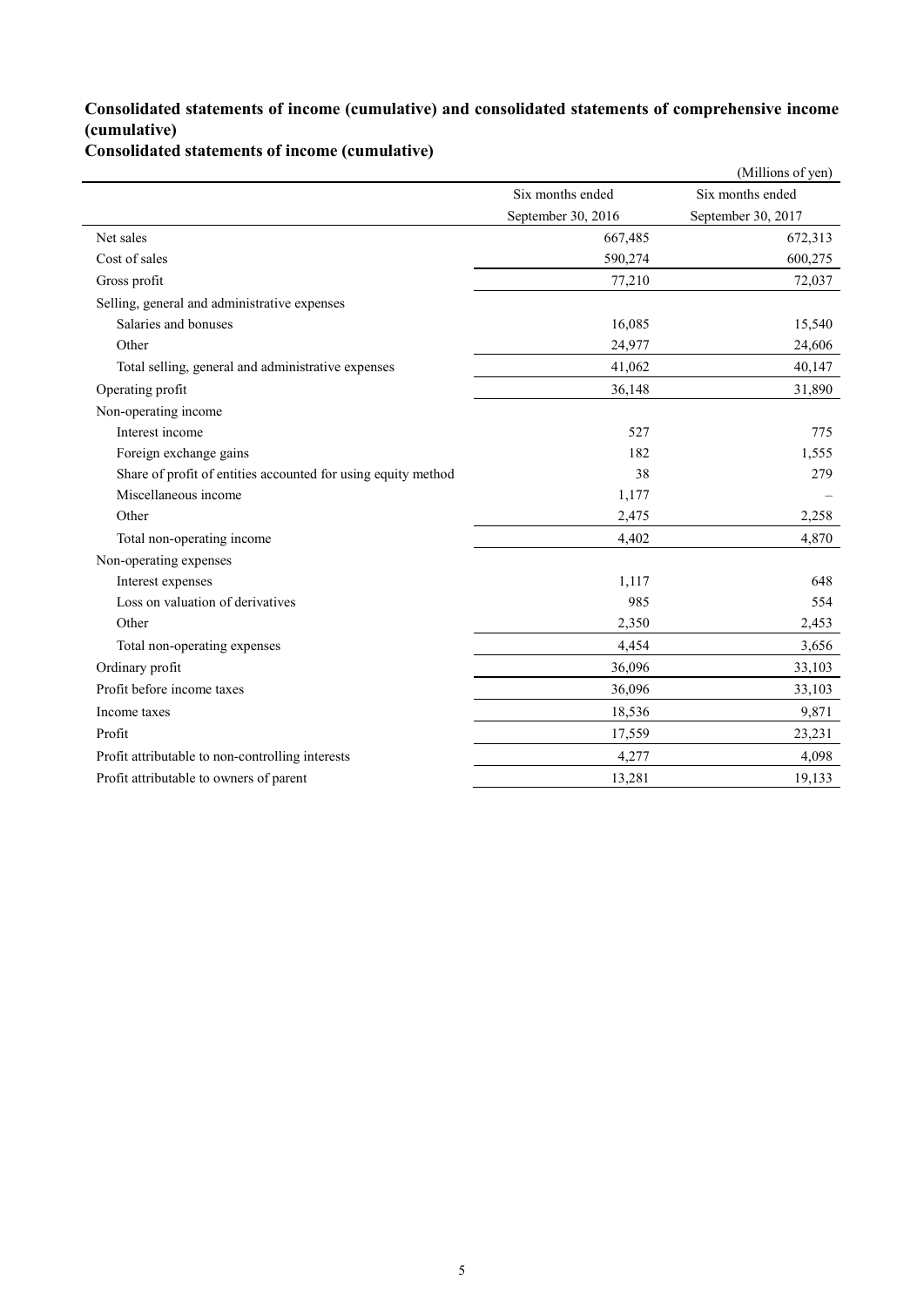## **Consolidated statements of comprehensive income (cumulative)**

|                                                           |                    | (Millions of yen)  |
|-----------------------------------------------------------|--------------------|--------------------|
|                                                           | Six months ended   | Six months ended   |
|                                                           | September 30, 2016 | September 30, 2017 |
| Profit                                                    | 17,559             | 23,231             |
| Other comprehensive income                                |                    |                    |
| Valuation difference on available-for-sale securities     | (77)               | 348                |
| Foreign currency translation adjustment                   | (22, 850)          | 1,327              |
| Share of other comprehensive income of entities accounted | (534)              | 90                 |
| for using equity method                                   |                    |                    |
| Remeasurements of defined benefit plans, net of tax       | 798                | 530                |
| Total other comprehensive income                          | (22,663)           | 2,296              |
| Comprehensive income                                      | (5,103)            | 25,528             |
| Comprehensive income attributable to                      |                    |                    |
| Comprehensive income attributable to owners of parent     | (4, 723)           | 20,922             |
| Comprehensive income attributable to non-controlling      |                    |                    |
| interests                                                 | (380)              | 4,605              |